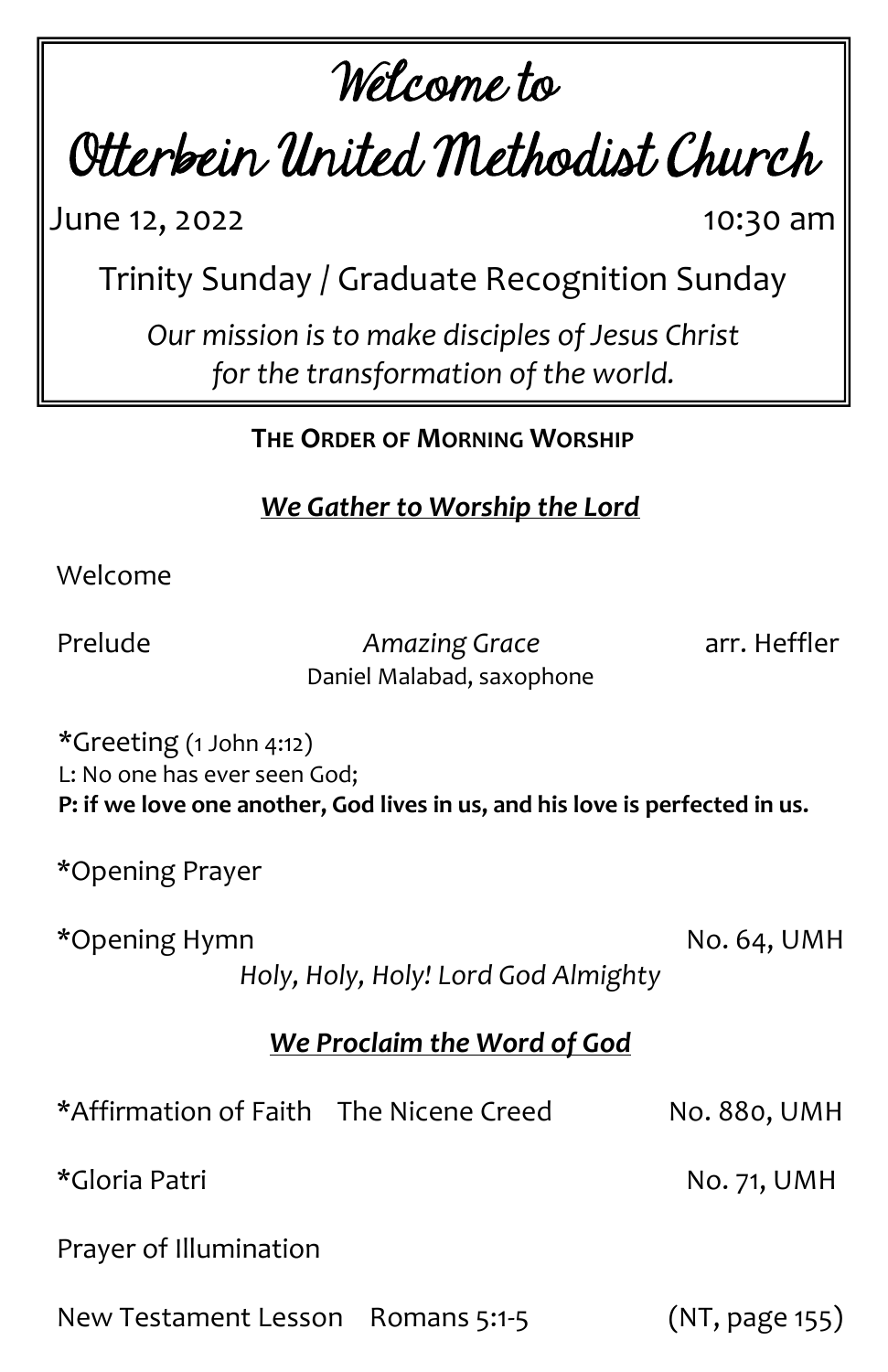| <b>Musical Reflection</b>                                                          | It Is Well With My Soul<br>Jonathan Williams, piano | arr. Raney      |  |
|------------------------------------------------------------------------------------|-----------------------------------------------------|-----------------|--|
| *Gospel Lesson                                                                     | John 16:12-15                                       | (NT, page 110)  |  |
| Sermon                                                                             | "TRINITY"                                           | Rev. Adam Blagg |  |
| Announcements                                                                      |                                                     |                 |  |
| <b>Graduate Recognition</b>                                                        |                                                     |                 |  |
| <b>We Give Our Thanks</b>                                                          |                                                     |                 |  |
| Invitation, Confession, Pardon, & Peace                                            |                                                     | No. 12, UMH     |  |
| *Hymn<br>God the Spirit, Guide and Guardian No. 648, UMH<br>(stanza <sub>4</sub> ) |                                                     |                 |  |
| *Doxology                                                                          |                                                     | No. 95, UMH     |  |
| Prayer of Dedication                                                               |                                                     |                 |  |
| Anthem                                                                             | Jesus, At Your Holy Table                           | arr. Larson     |  |
| Celebration of Holy Communion                                                      | No. 13, UMH                                         |                 |  |
| Pastoral Prayer                                                                    |                                                     |                 |  |
| <b>We Go Forth Renewed</b>                                                         |                                                     |                 |  |
| *Closing Hymn                                                                      | Maker, in Whom We Live<br>$($ stanzas 1, 2, 4 $)$   | No. 88, UMH     |  |
| *Benediction                                                                       |                                                     |                 |  |
| *Postlude                                                                          | How Firm a Foundation                               | arr. Martin     |  |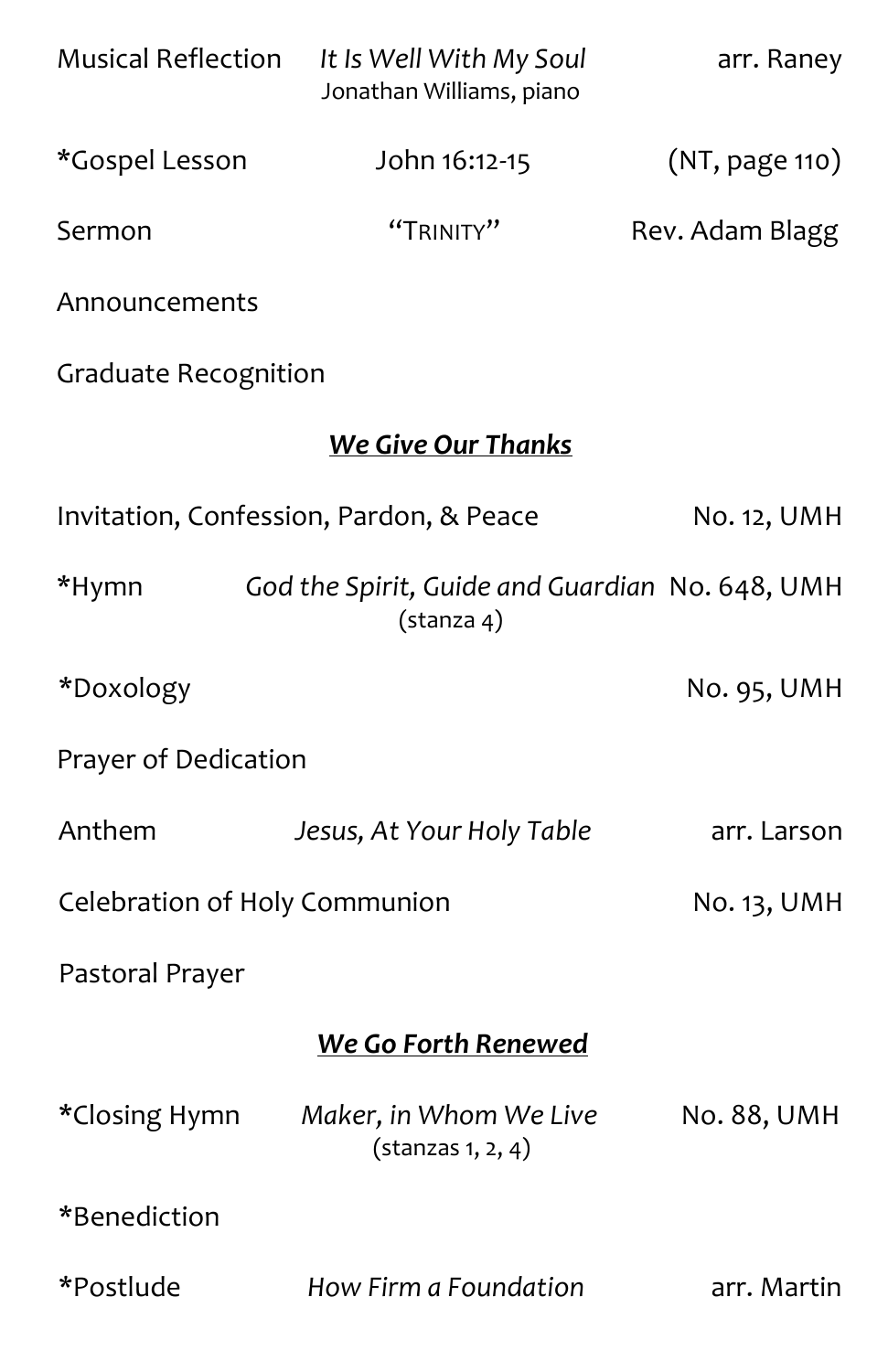## **This Week's Opportunities**

#### **Sunday, June 12 Graduate Recognition Sunday**

9:30 am Sunday School 10:30 am Worship

#### **Monday, June 13**

4:30 pm Soup Kitchen 5:00 pm Clothes Closet

#### **Tuesday, June 14**

6:30 pm Faith in Action Internal Assembly— H'burg Mennonite

#### **Wednesday, June 15**

No Sanctuary Choir

**Thursday, June 16** Annual Conference—Hampton

**Friday, June 17** Annual Conference—Hampton

**Saturday, June 18** Annual Conference—Hampton

#### **Sunday, June 19 Father's Day**

9:30 am Sunday School 10:30 am Worship

### **Otterbein in Prayer**

Susie Ayala Gary Billingsley Millie Bruce Rev. Louis Carson Fern Cline Charlie Davis Cliff & Jean Davis Jo Ellen Dickenson Amber Earman Mike Earman Nancy East Dennis Gaines Ray & Audrey Griffith Doris Hanger Laura Headlee Norma Heath Hunter Hensley Dot Jones Janet Liskey Allen Litten Marion Malabad Allene McCoy Becky Morlan Eugene Moyers Mary Jo Mitchell George & Betty Painter Judy Pruett Don & Bonnie Rohr Mary Ellen Rohrbaugh Becky Smith Paul Swartz Juanita Taylor Martha Taylor Daisy Van Pelt Keith & Sharon Waters Mary Wenger

#### **Otterbein UMC Staff**

Rev. Adam Blagg Senior Pastor Sandra Schaefer Music Director Melissa Miller Office Manager Dawn Warren Treasurer Judy Falls Custodian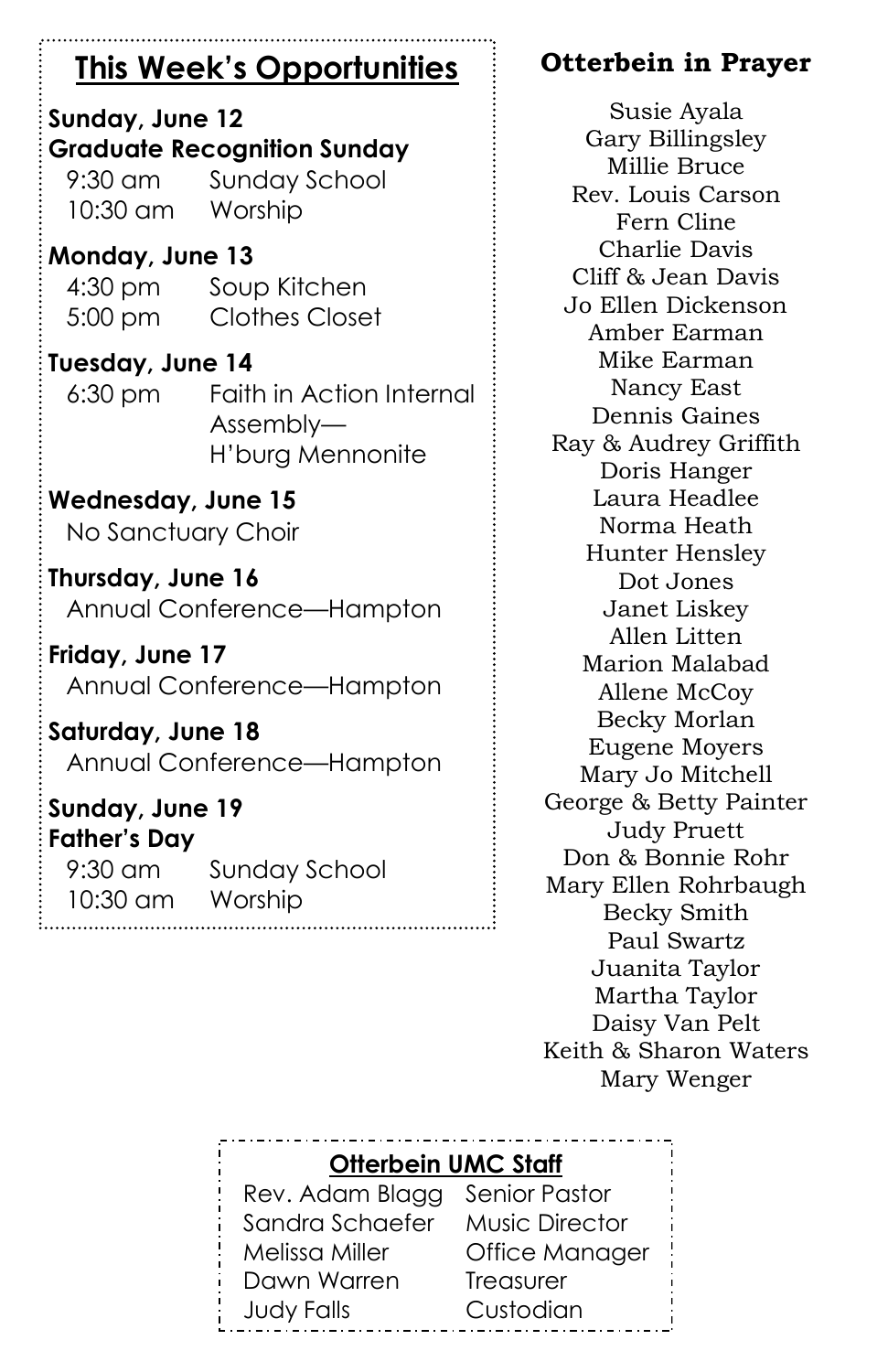#### **Announcements**

- *Tidings* **Deadline**—The deadline for the **July/August** *Tidings* is **Wednesday, June 15** by **3 pm**. Remember this issue is for *July and August*. Thanks for helping us meet our deadline.
- **Assisted Listening Devices** and **large print bulletins and hymnals** are **available**. Please see an usher for assistance.

Congratulations!!

Jonathan Williams graduated with an Advanced Diploma from Blue Ridge Christian High School and earned a Merit Scholarship to attend Hillsdale College in the fall to major in Philosophy and Religion. He is the son of Sandy Schaefer.

Daniel Malabad graduated from Turner Ashby High School and plans to attend James Madison University in the fall to major in engineering as part of the JMU Honors College. He is the son of Paul & Melissa Malabad and the grandson of Marylee Huffman.

Morgan Stum graduated from Harrisonburg High School and plans to attend Costal Carolina University to major in Psychology. She is the daughter of Dean & Becky Stum.

Dylan Andrade graduated from Massanutten Technical Center in the Veterinary Technician Program. He works at Harrisonburg Animal Hospital. Dylan is the son of Kevin & Bonnie Andrade.

Jacob Blagg will graduate from Virginia Commonwealth University with a degree in Biology. He plans to work as a Lab Technician at McGuire Veterans Hospital in Richmond after graduation. Jacob is the son of Adam & Christy Blagg and the grandson of Jim & Pat Wingert.

Grace Bynum graduated Summa Cum Laude from the University of Mississippi and the Sally McDonnell Barskdale Honors College with a degree in Integrated Marketing and Communications from the School of Journalism and New Media. She is the granddaughter of Bonnie Goff.